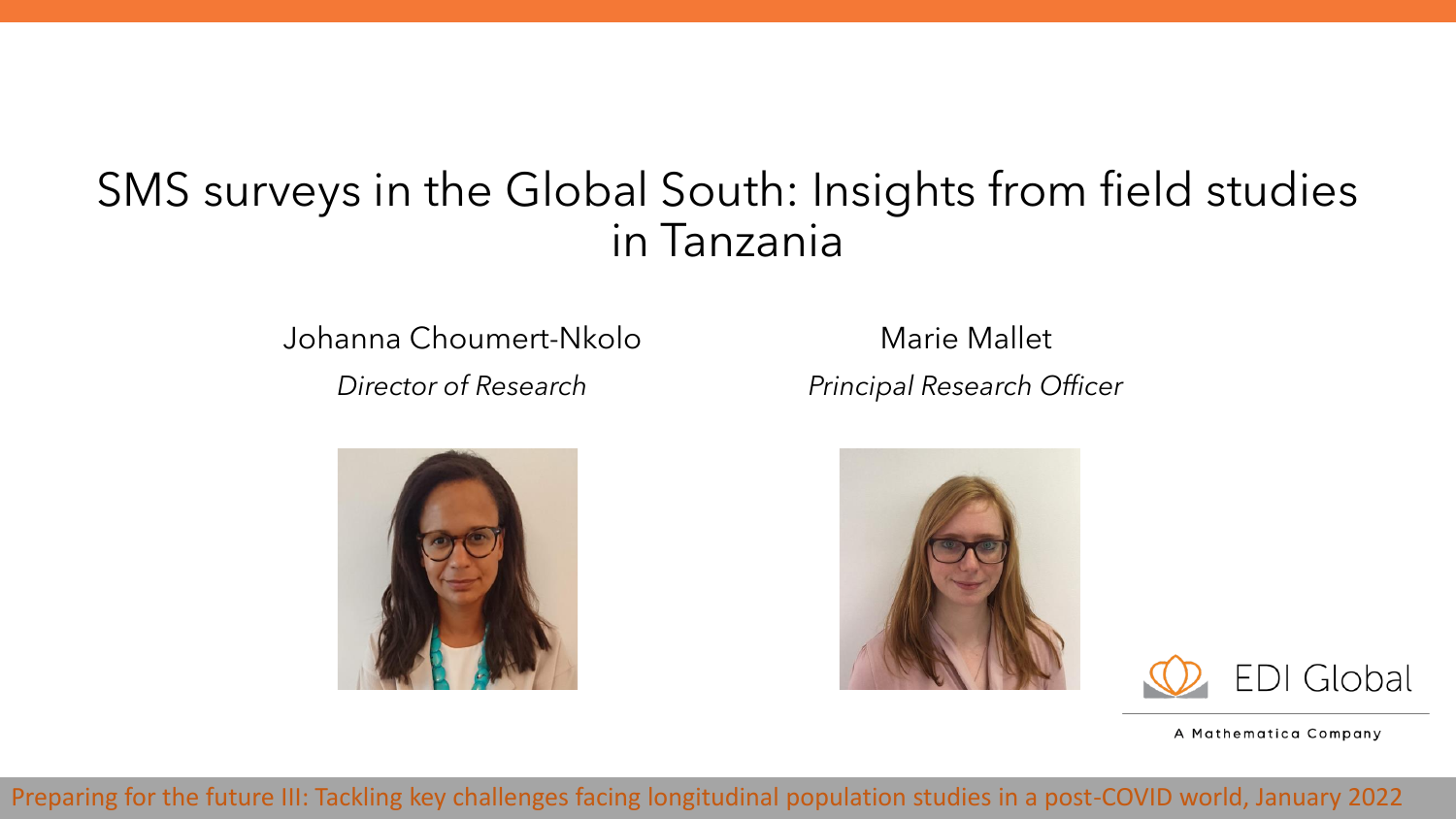# EDI Global

- Research and data collection house with main operations in Tanzania and Uganda
- More than 90 large-scale quantitative surveys over the past 20 years
- Agriculture, health, education, social protection, energy,...
- Numerous longitudinal studies
- Phone surveys and SMS surveys
- Example: "Real-time monitoring of COVID-19 impact on adolescents and young people, their families, and communities in Southern Highlands region in Tanzania" with UNICEF Tanzania and University at Buffalo



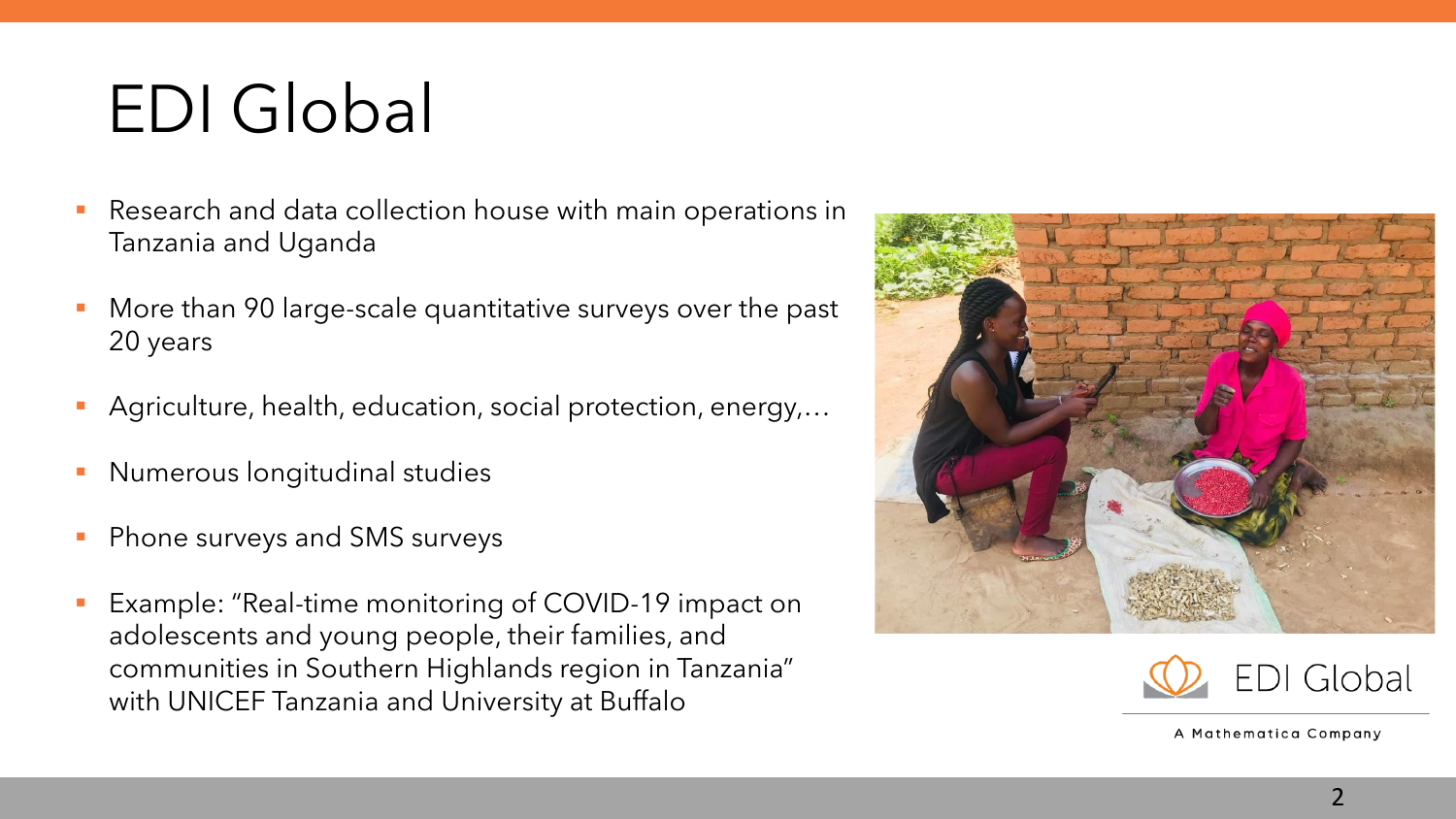## Aims of the presentation

- Increasing interest in SMS surveys in the Global South
	- o High frequency data at a low cost
	- o Challenges: Literacy rates, mobile phone penetration rates, network quality
- Best tips and practices for designing and implementing SMS surveys
	- o Content, length and timeframe of an SMS survey
	- o Programming an SMS survey
	- o Engaging with survey participants



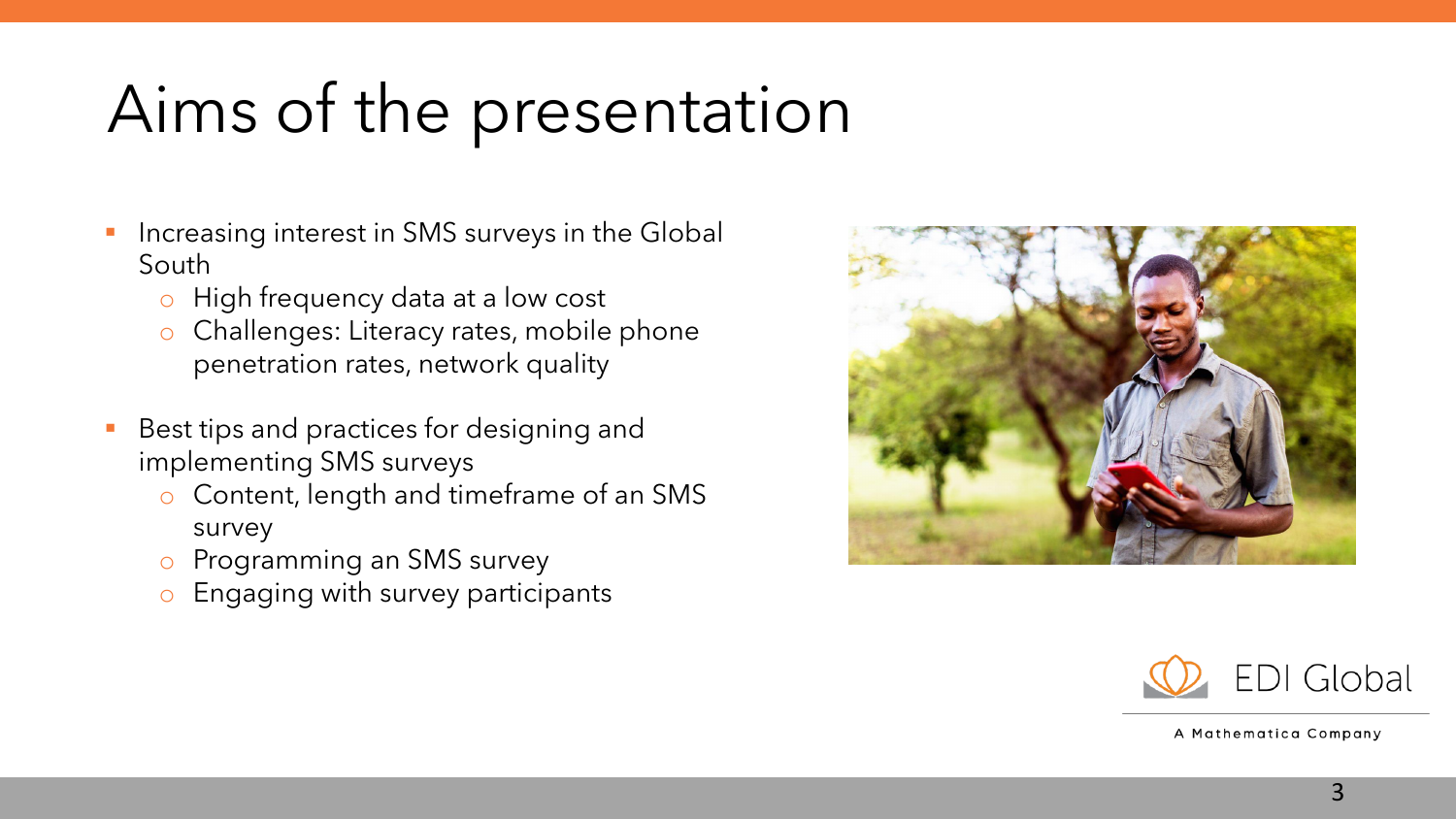### Content, length and timeframe of an SMS survey

- What types of questions can be asked in an SMS survey?
	- o Introduction and consent question
	- o Close-ended questions
- What should be the length of an SMS survey?
	- o The shorter, the better
	- o 5-10 questions (less than 5 minutes)
	- o The length of questions matters the shorter, the better
- What should be the timeframe of an SMS survey?
	- o Very short compared to in-person surveys
	- o One week can be enough





A Mathematica Company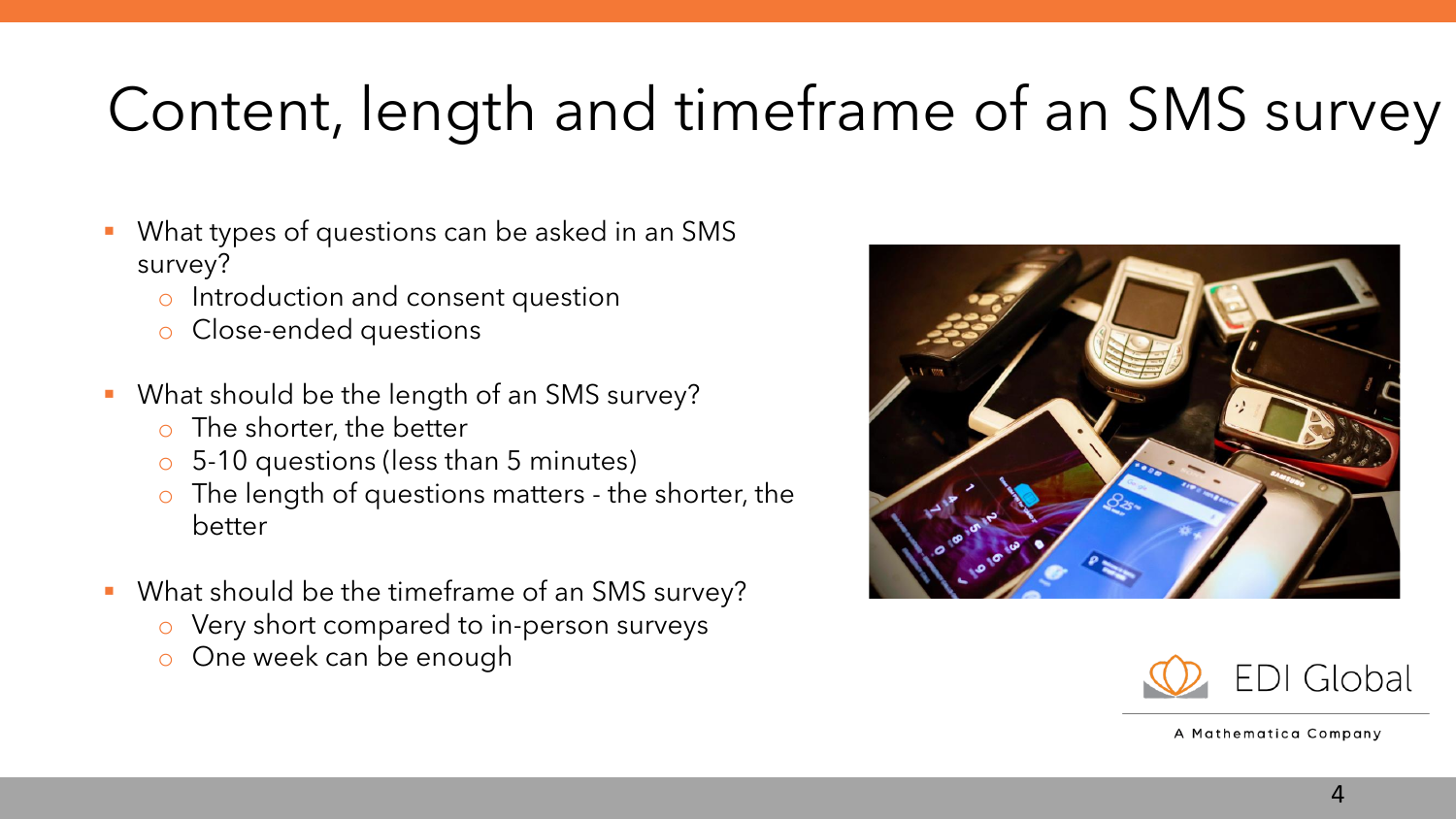## Programming an SMS survey

- How to program an SMS survey?
	- o Various platforms such as 'TextIt' (<https://textit.com/>)
	- o Skips and routings
	- o Automated error messages
	- o Reminders or follow-up SMS
	- o Randomizing the order of questions
	- o Pre-populating specific information related to respondents

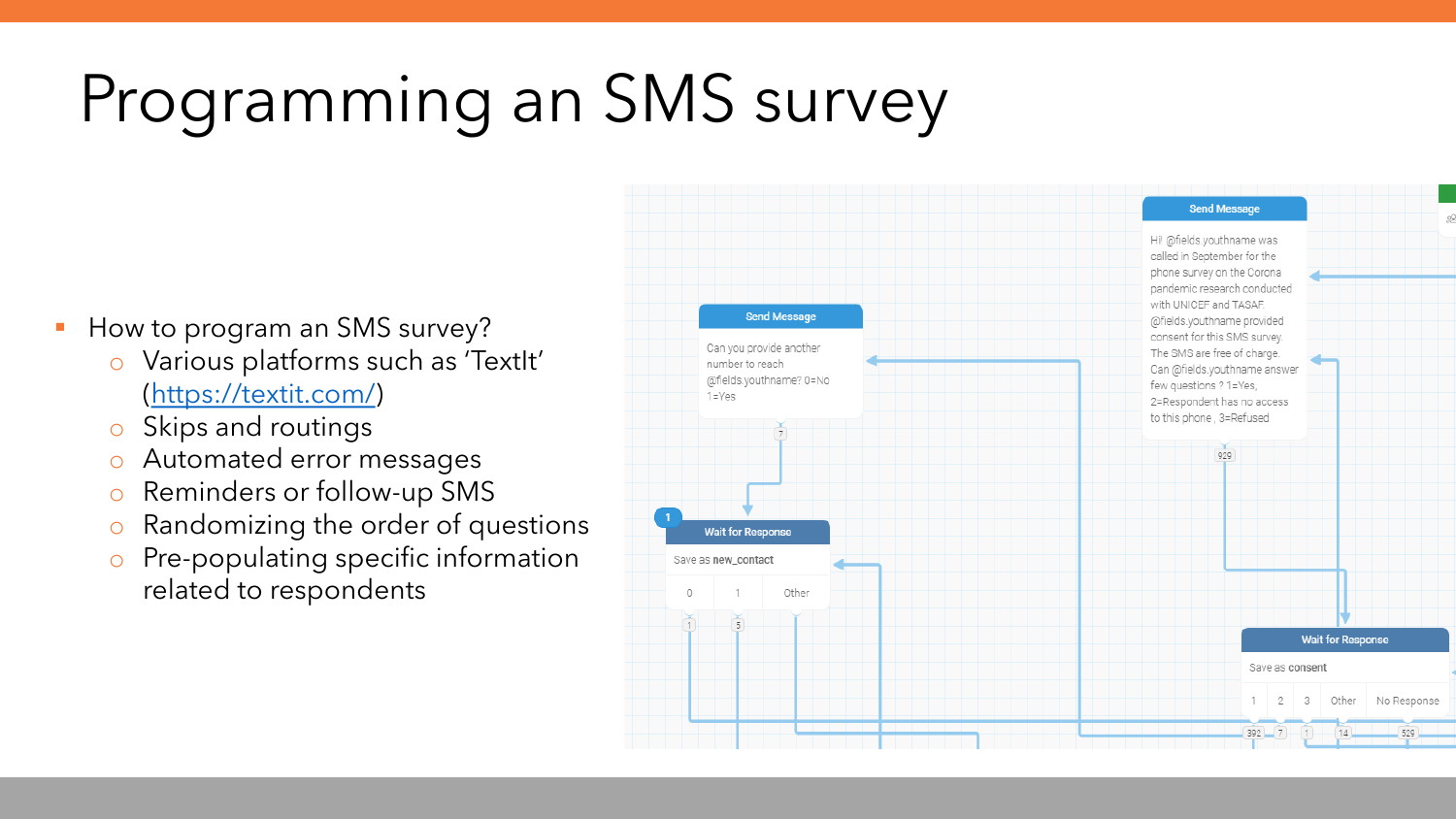# Engaging with survey participants

- How to provide compensation/incentives to survey participants?
	- o Mobile money, airtime
	- o Cost of sending / receiving the transfer must be accounted for in survey implementation costs
- How to deal with situations where several individuals use the same phone?
	- o Control questions to check eligibility
	- o Prepopulate the name of the targeted respondent, when possible